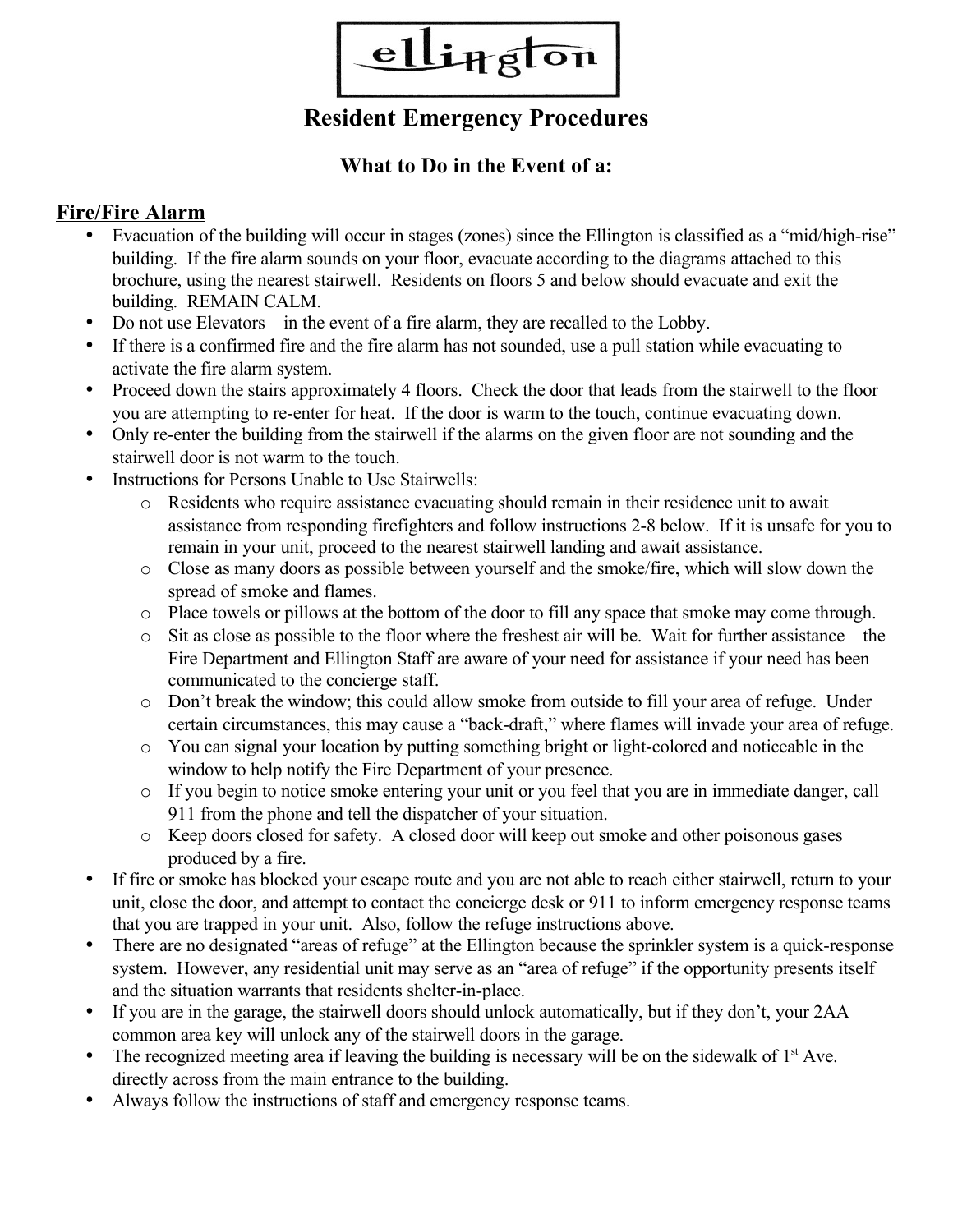## **Ellington Resident Emergency Procedures (Continued)**

#### **Earthquake**

- *DO NOT RUN OUTDOORS!!* Stay inside the building and protected until the earthquake has passed. Remember that falling debris and downed power lines can injure or kill.
- At the onset of the earthquake, either duck and cover underneath a sturdy desk or table (preferred), or shelter underneath a load-bearing doorframe (most are not load-bearing). REMAIN CALM.
- Once the earthquake has stopped, emerge carefully from your shelter and begin evacuation using the stairwells just as you would for a fire alarm, only proceeding down to level 1 and exit the building.
- If you are trapped in an elevator following the earthquake (elevators will engage emergency brakes to hold them in place in the event of an earthquake), use the intercom system and/or emergency bell to alert staff of your presence in the elevator.
- After you have exited the building, stand away from the building, as aftershocks may follow and cause further damage. Remaining clear of buildings will protect you from falling debris.
- Assist other residents as you are able. There likely will be injuries resulting from the earthquake. Only help injured persons evacuate if you are able to do so and only if it appears they do not have head or neck injuries. NEVER attempt to move someone who you suspect may have a head or neck injury.
- Locate Ellington staff members and inform them of significant damage and persons with serious injuries that could not be evacuated, so that staff may relay this information to emergency response teams.
- Always follow the instructions of staff and emergency response teams.

#### **Medical Emergency**

- In the event of a medical emergency, residents should contact the concierge immediately after calling 911 so staff can prepare for the arrival of emergency personnel.
- Residents should either leave a spare key with the concierge or ensure their unit door is keyed to the building master key system, so front desk staff can let emergency personnel into your unit if you are unable to answer the door.

## **Power Failure**

- The Ellington is equipped with an emergency generator to provide power to essential systems in the event of a power failure. The generator should start within 15 seconds of the loss of power.
- Don<sup>7</sup>t attempt to move about in the dark, as you may injure yourself or others.
- Residents are strongly encouraged to keep a flashlight handy in case of a power failure.

## **Lock-Down**

- Any threat of violence or violent incident in-progress directed toward yourself, other residents, or the building as a whole should be reported immediately to the concierge/security staff and the police.
- In the event of a violent incident on-site, staff will use the building intercom system to implement a "lockdown," at which point residents will be advised to secure themselves inside their units or the nearest room with a lock on the door until the threat has been neutralized by the police.
- Once you are locked inside a secured room, remain silent and leave lights off until the all-clear signal is announced or until the area is secured by responding police and you are directed to evacuate.
- Any residents who feel they would be safer evacuating the building at the time because they are near an exit, away from the area at which the violent incident was occurring, and/or do not have a securable area nearby, may do so but should take refuge inside another building in the area until police are on-scene.

## **Any Disaster/Emergency Situation**

- Always REMAIN CALM.
- The Federal Emergency Management Agency recommends that everyone have enough essential emergency supplies on-hand to be self-sufficient for 72 hours following a disaster.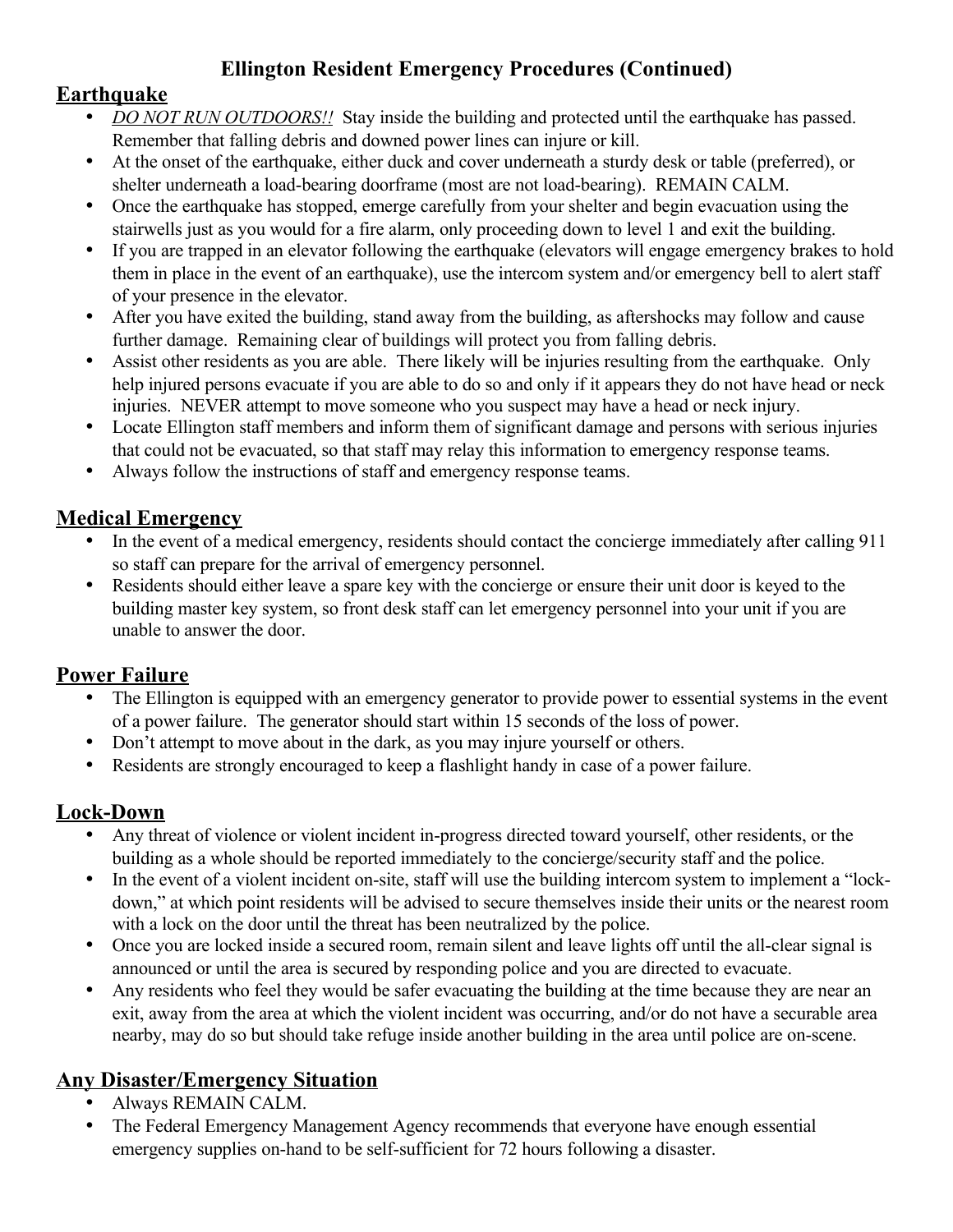## **Ellington Resident Emergency Procedures (Continued)**

### **General Guidelines**

- If you burn food on your stove that produces smoke in your unit, DO NOT open your unit door for ventilation. This could allow smoke to enter the hallway and activate the building's fire alarms. Use windows and fans for ventilation in the event this occurs.
- Never attempt to fight any fire except small, easily-manageable fires (e.g. a stovetop fire, etc.).
- Water leaks in the building pose a significant hazard, particularly when water leaks occur on the upper floors. If a water leak occurs in your unit, turn off water to your unit until the source of the leak is identified to avoid water leaking through the floor into units below. Contact the Concierge or Facilities Manager immediately, particularly if you believe water may have leaked into other units. The water shutoff valve for most units is located in the same general area as your unit's water heater.
- Emergency Preparedness Kits: it is recommended that all persons put together a household emergency kit that contains essential items to remain self-sufficient for 72 hours (3 days). Items include:
	- o Water & Food (non-perishable items and remember a manual can opener for canned items).
	- o Medications, including prescriptions as well as Tylenol/Advil/Aspirin.
	- o Fire Extinguisher (one should always be in your kitchen, and a smaller one for your kit).
	- o Flashlight and extra batteries, as well as common tools.
	- o First Aid kit (available at most stores)
	- o Extra clothing/bedding/sleeping bags
	- o Sanitation items (toilet paper, paper towels, personal hygiene items, 60% alcohol hand sanitizer, plastic garbage bags)
	- o Important documents (birth certificates, passports, wills, home & vehicle ownership documents, copies of credit/debit cards and ID's, etc.)
	- o Bright colored fabric and strong tape to use as a window signal if you become trapped in your unit during a fire.
	- o Cell phones & chargers (if power is not out)
	- o Extra cash for emergency purchases
	- o Items to occupy time (books, games, etc.); remember that the power may be out, so iPods and other electronic items may be limited to the battery charge in the device at the time.

For more information regarding emergency preparedness:

- Federal Emergency Management Agency (FEMA): [www.fema.gov](http://www.fema.gov/)
- King County Office of Emergency Management: [www.kingcounty.gov/safety/prepare.aspx](http://www.kingcounty.gov/safety/prepare.aspx)
	- o Phone: 206-296-3830
- City of Seattle Office of Emergency Management: [www.seattle.gov/emergency/](http://www.seattle.gov/emergency/)
	- o Phone: 206-233-5076

Useful phone numbers:

- Seattle Police non-emergency: 206-625-5011
- Seattle Fire non-emergency: 206-386-1400

Prepared by Security Account Manager Erik Moore Star Protection Agency, LLC Last Revised: 2009

Any questions or comments should be directed to the concierge staff at the front desk, (206) 443-9599

It is the policy of the Ellington Condominiums, SUHRCO Residential Properties, LLC, and Star Protection Agency, LLC that no guarantee is implied by the building's Emergency Plan. Because staff and building assets and systems may be damaged, destroyed, or overwhelmed, these entities can only endeavor to make responsible efforts to respond based on the situation, information, and resources available at the time.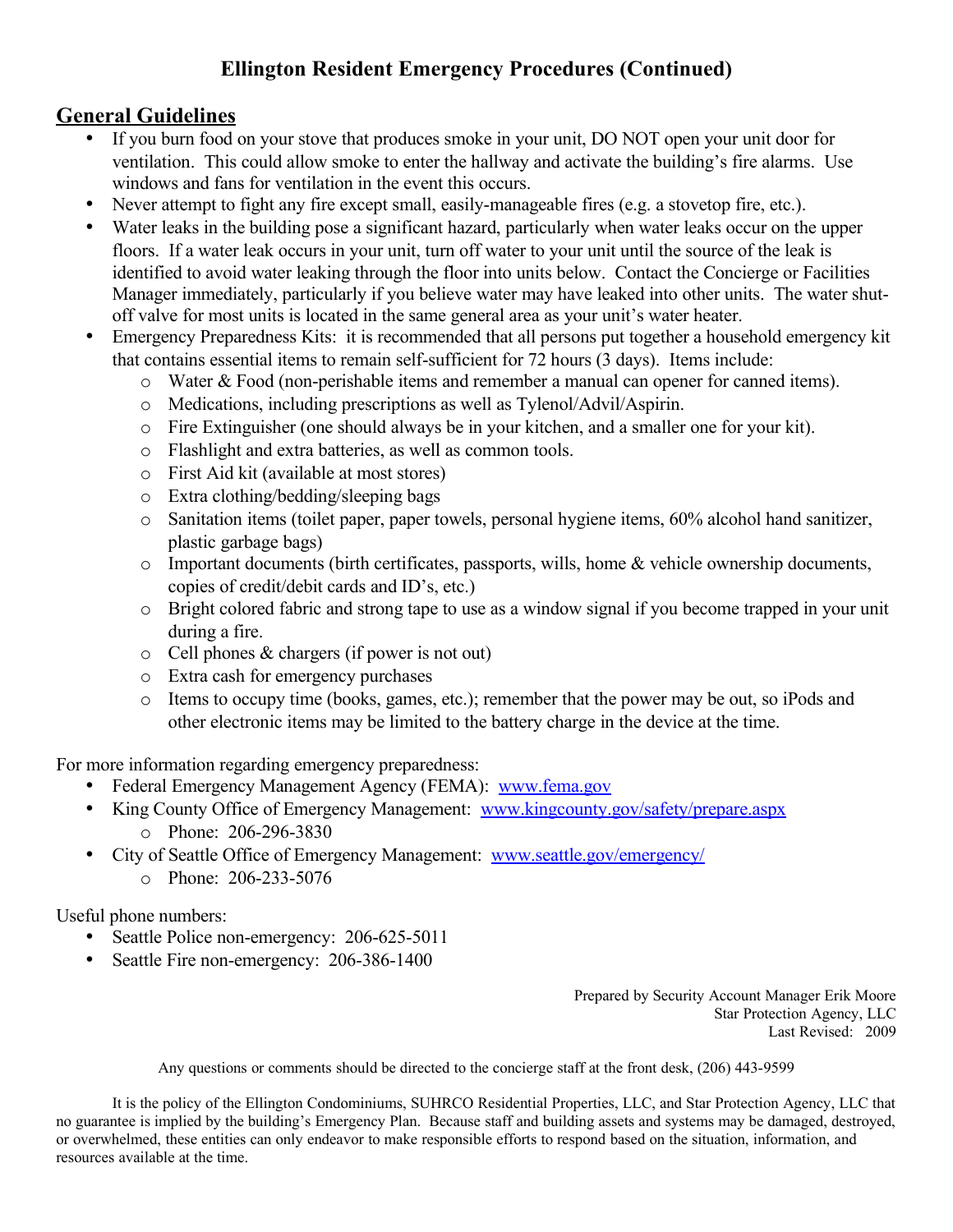## **South Tower Evacuation Plan**